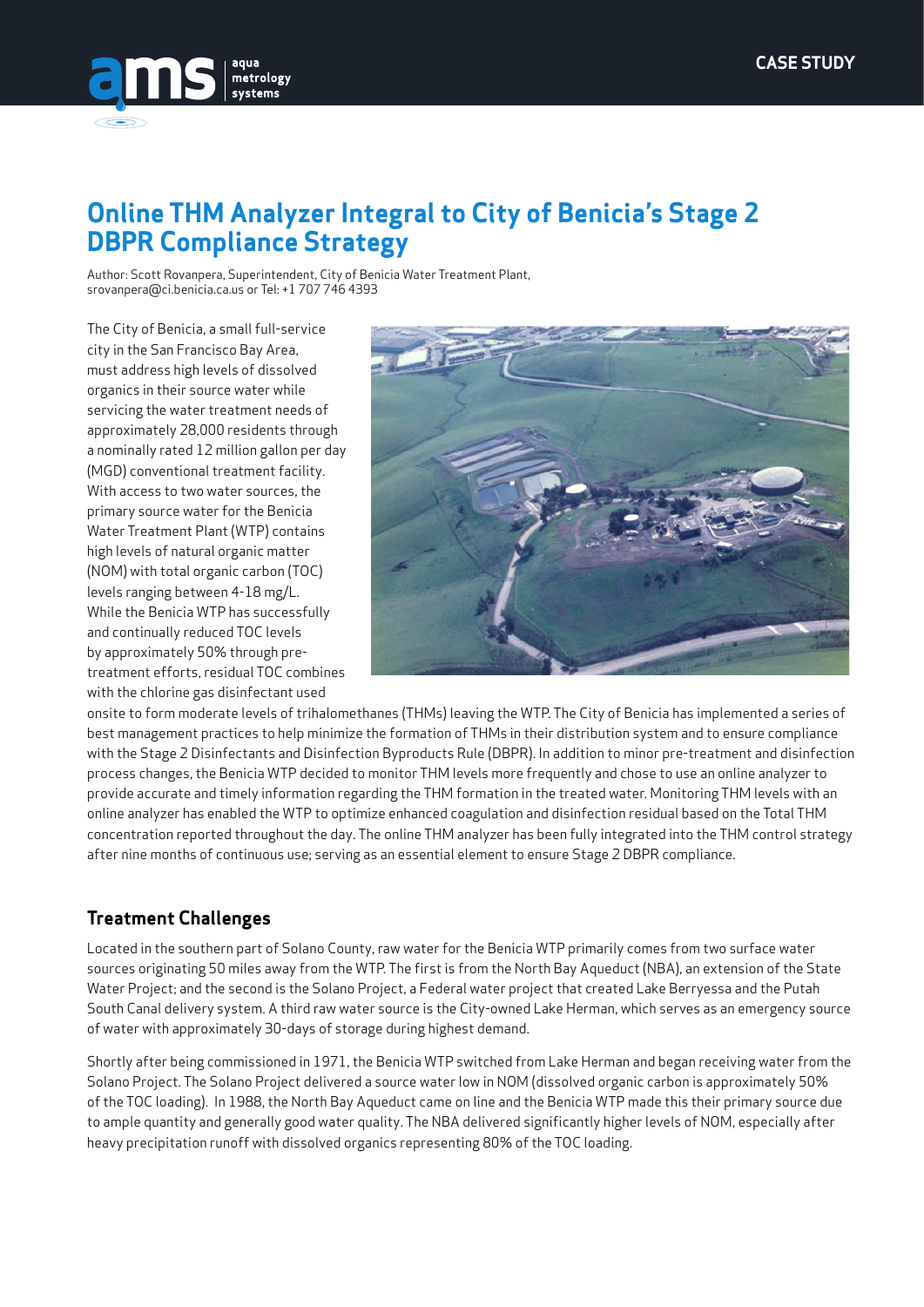



Operated by the California Department of Water Resources, the NBA originates at the Barker Slough Pumping Plant, west of the Sacramento River above Rio Vista, and terminates at the Cordelia Forebay. The NBA watershed is surrounded by agricultural lands, predominantly for cattle grazing and grain fields. The soil has a significant clay morphology, which does not promote percolation after precipitation. As a result, runoff during rainfall causes sheet washing of NOM into the Barker Slough pump station. Furthermore, a privately owned stock pond, Campbell Lake, is located upstream of the Barker Slough Pumping Plant. Campbell Lake contains high levels of NOM and blue-green algae that flushes into Barker Slough and causes TOC levels to increase during the months of December through March; although continued runoff from the surrounding foothills delivers high NOM concentrations well into May. High levels of NOM in source waters are a precursor for the formation of disinfection by-products such as THMs.

The higher levels of NOM in the NBA source water posed a major challenge as the City worked to comply with the Trihalomethane Rule of 1979. TOC levels of the NBA source water ranged from 4-18 mg/L and pre-treatment efforts successfully reduced these levels by approximately 50%. Enhanced coagulation accounted for approximately 40% of the reduction and absorption with granular activated carbon (GAC)/sand dual media filters accounted for approximately 10% of the reduction. A summary of THM levels at the Benicia WTP from January 2008 through October 2012 can be found in Figure 1.



### Figure 1: Benicia WTP THM Summary

THM speciation is composed of approximately 80% chloroform (CHCl<sub>3</sub>), followed by 20% bromodichloromethane (CHCl<sub>3</sub>Br), 0% dibromochloromethane (CHClBr<sub>2</sub>) and approximately 0% bromoform (CHBr<sub>2</sub>).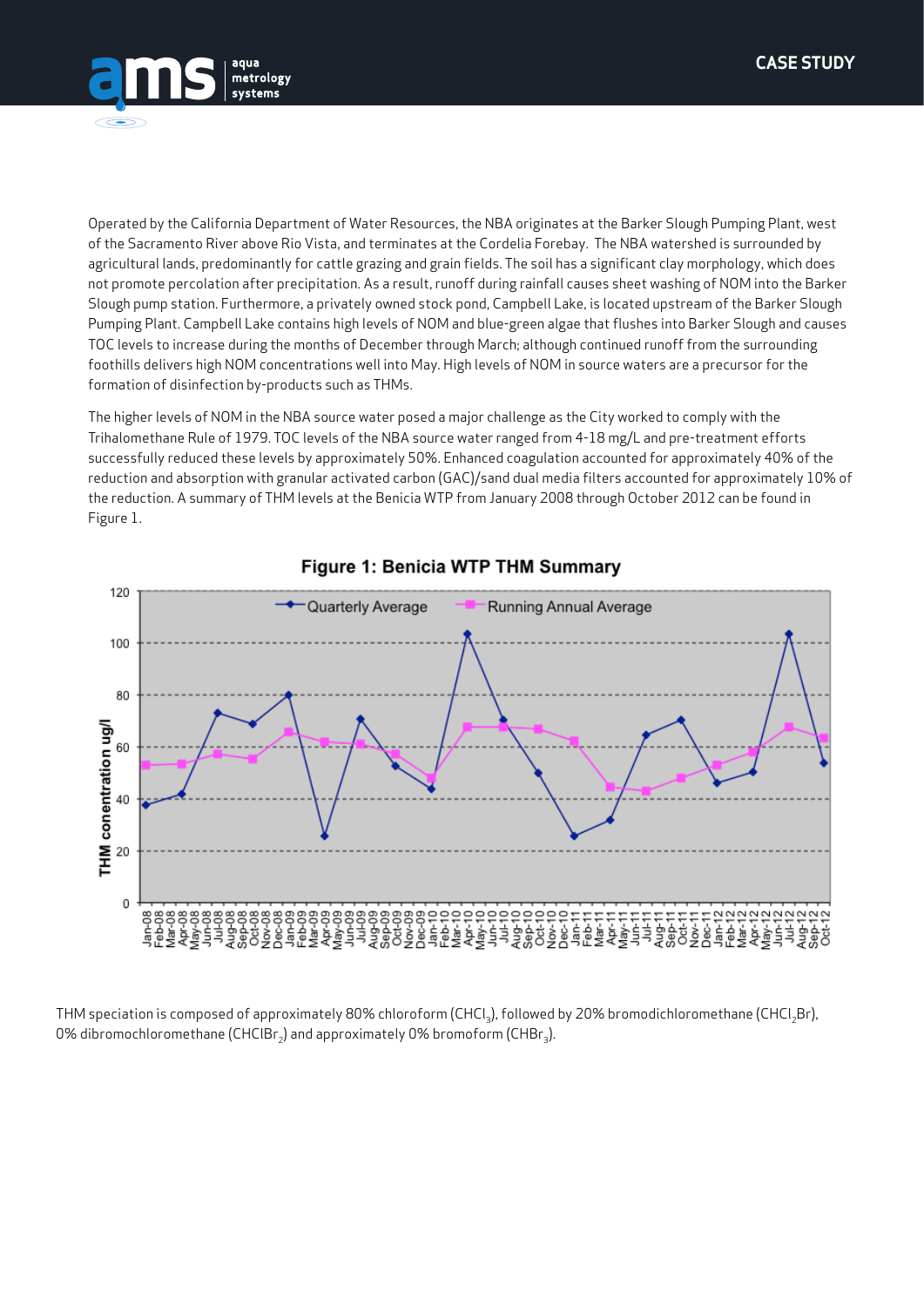

#### **Treatment Approach**

The Benicia WTP employs a conventional treatment process including coagulation-flocculation, sedimentation, GAC filtration, and chlorine gas disinfection. While the WTP is nominally rated at 12 MGD, maximum demand rarely exceeds 10 MGD. Typical flow during the summer is approximately 8 MGD and during the winter months it is 3.5 MGD. The annual average flow is approximately 6 MGD, matching the demand of users served by the system. Any surplus or deficit is buffered by the storage capacity of the reservoirs. Storage in the distribution system was designed to handle fire demands (approximately 50% of storage capacity), daily demand (approximately 25% of storage), and peak demand (the remaining 25%).

Despite a 50% reduction of TOC levels, operational costs to further reduce THM levels included alum sludge removal annually, granular activated carbon replacement every six years, and switching over to Solano Project water during the winter months because of the high NOM in the State Water Project NBA source. Pumping Solano Project water to the Benicia WTP includes the higher cost of water and the electrical energy for the 200-HP motors.

In 1994, the Benicia WTP commissioned a study to evaluate the possibility of blending source water from NBA and Solano Project so the influent quality reaching the plant would contain lower levels of NOM. The study showed adequate pump capacity to accommodate blending of the two source waters during the problematic months of December through March when TOC levels in the NBA source water were highest.

With the advent of the Enhanced Surface Water Treatment Rule, operators at the Benicia WTP already working to reduce TOC levels through source water blending and during pre-treatment process stages began to focus efforts on reducing THMs leaving the plant and minimizing the formation of THMs in the distribution system.

In 2004, the City explored primary treatment alternatives to reduce THM levels in their distribution system. The possibility of employing a stronger oxidant such as ozone or chlorine dioxide in the treatment process was evaluated; however, this approach was not implemented due to high process economics and the level of operational complexity required. Tying up the free chlorine residual with ammonia to form chloramines in the distribution system was also evaluated. While the Benicia WTP has a chloramination system onsite, it chooses not to operate it at this time because of the impact of chloramine breakdown in the distribution system.

Instead of altering their treatment processes, the Benicia WTP looked to employ best management practices (BMPs) for THM control and strategy using their existing schemes. The WTP staff maintained "super" enhanced coagulation through the use of acidified alum, controlled the disinfectant of filter effluent to minimize the amount of free chlorine in the system, turned over the reservoirs on a daily basis to reduce water age, flushed the distribution system on a weekly basis, and replaced GAC media every six years. However, real-time fluctuations in THM levels resulting from source water or process control changes were difficult to characterize based on the frequency of quarterly grab samples and subsequent analysis. Furthermore, once issued to external laboratories for analysis, results would take upwards of 10 days to be returned. The turnaround time proved too long to implement proactive management of THM mitigation strategies.

Monitoring the real-time correlation between operating conditions and THM formation potential was imperative. Some locations throughout the distribution system were experiencing high levels of THMs due to residence time and the age of water conditions. As the Utility began to explore the costs associated with issuing two daily samples to an external laboratory for analysis, they learned about an online THM analyzer capable of providing immediate results and measurements for Total THM and the chloroform specie via an automated colorimetric process. As a result, the Benicia WTP entered into a three-month bench trial to study the effectiveness of using the THM-100™ online analyzer from Aqua Metrology Systems to accurately measure THM levels in finished water leaving the facility.

The automated online THM analyzer uses an approved "purge-and-trap" sampling method, followed by desorption into a chemical mixture that generates a colored product and time-resolved spectrophotometric analysis for detection and determination of THM levels. Typically scheduled to take measurements every four hours, the Benicia WTP set the selfcalibrating system to sample every four hours (0200, 0600, 1000, 1400, 1800, and 2200) so it would coincide with other water quality measurements and sampling scheduled at the facility.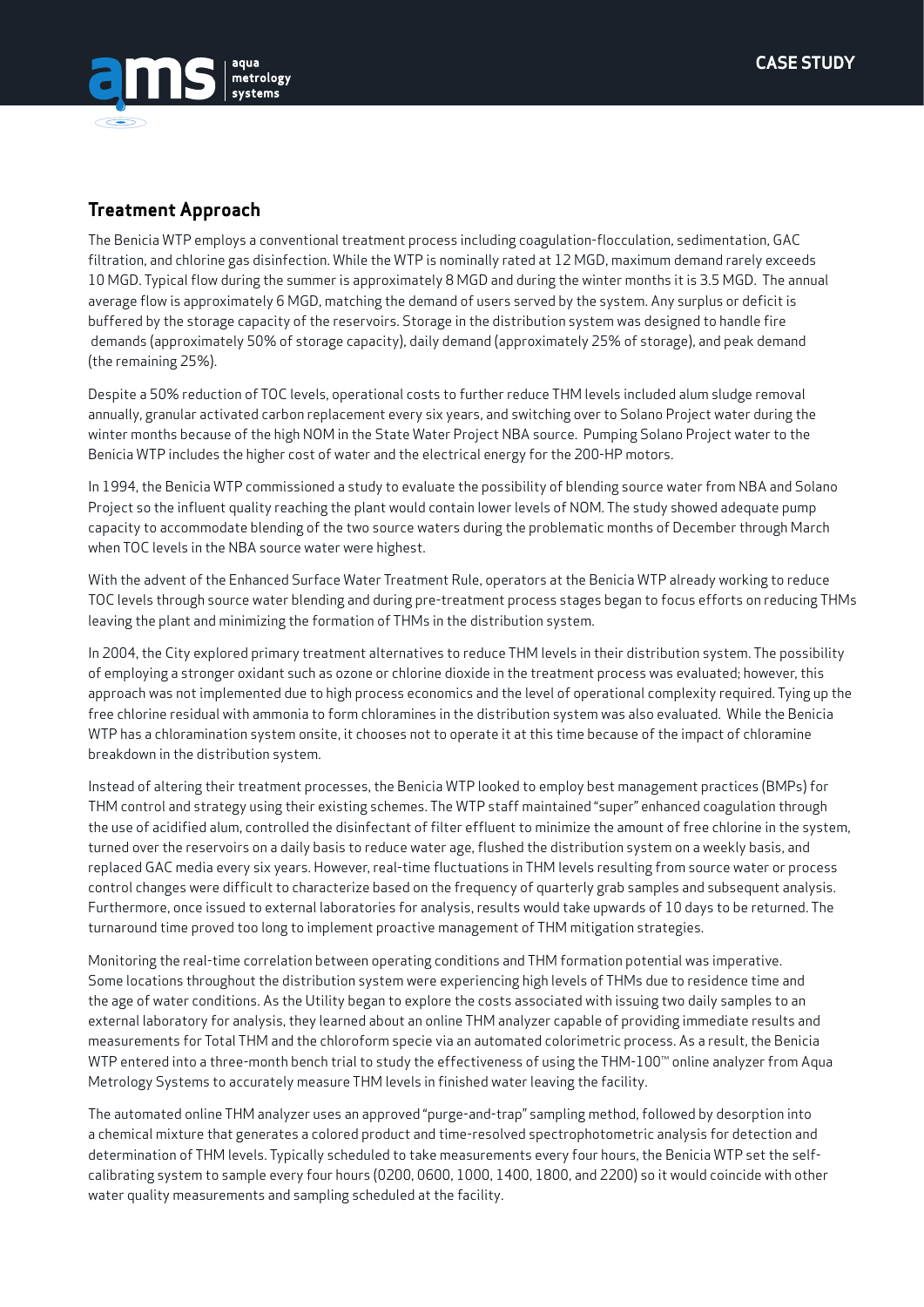



Shortly after installing the online THM analyzer in October 2012 and establishing baseline THM data, the Utility began to undertake weekly process changes to determine the effect on THM levels. The controlled experiments only included the testing of conditional changes that would improve water quality, since testing of conditions that might have a detrimental effect on water quality would hinder the ability to provide high quality water to the customer base. Prior to undertaking the controlled process changes though, the accuracy of the online monitor and its repeatability against certified laboratory data was verified. Results in Figure 2 and Figure 3 show the precision and bias of the online THM analyzer yielded better results than laboratory methods.



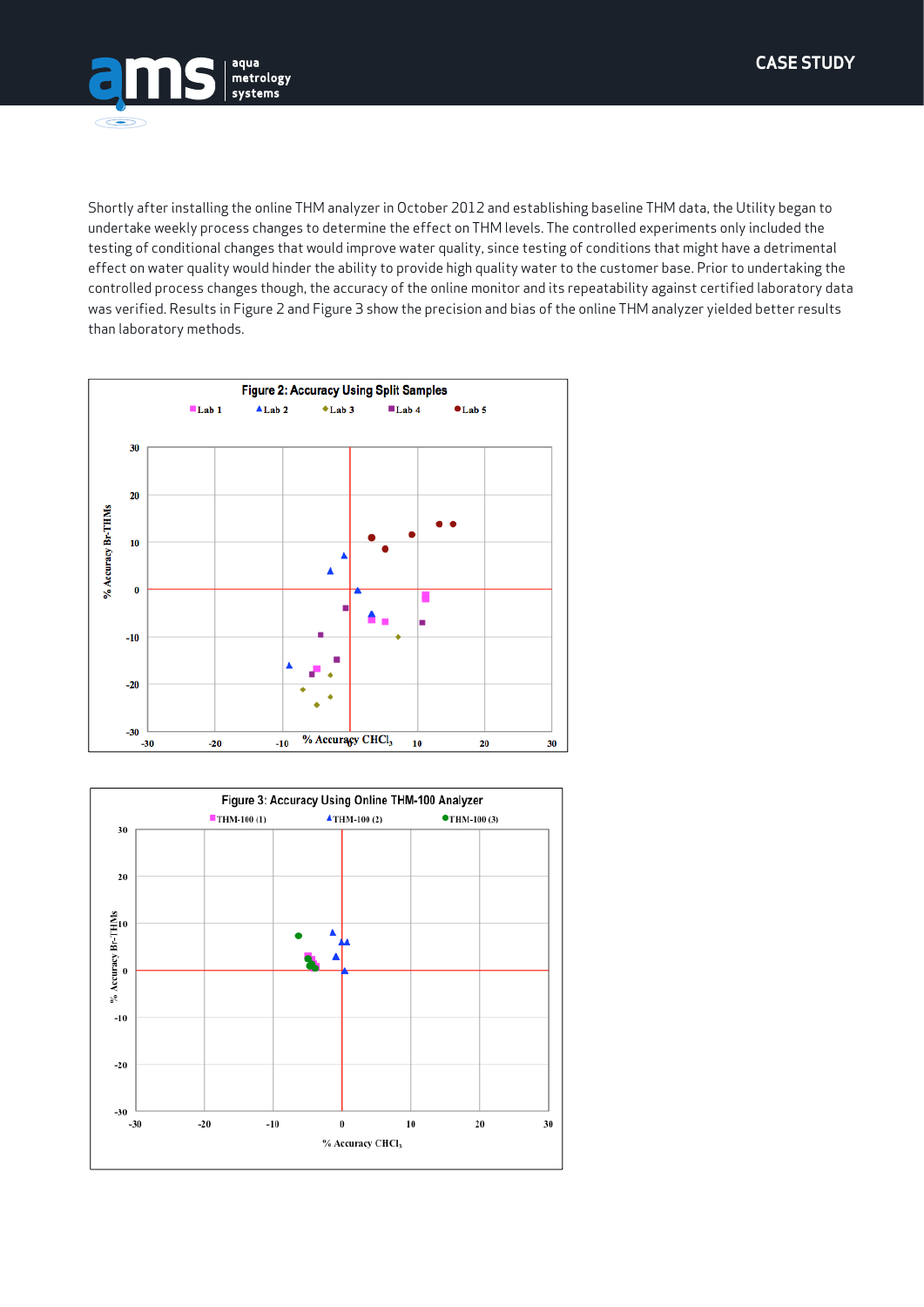

During the first six months of testing (October 2012 – March 2013), the Benicia WTP underwent individualized controlled testing for a variety of conditions with the goal of maintaining THM levels consistently under 40 ppb. The online analyzer provided accurate and timely information regarding THM formation in treated water. Daily THM results provided the operational staff with real-time feedback on the implication of process changes on THM levels in their finished water. As THM levels fluctuated, the operational staff would apply BMPs to adjust for an increase in THM levels.

#### **Controlled test conditions included:**

- Increase acidified alum to drive pH down to 6.3 6.5
- Reduce post disinfection to maintain TW Free Cl<sub>2</sub> Residual at 0.9 mg/L
- Reduce caustic soda feed to maintain RTW at a Saturation Index = 0.0

Following the initial six-month period, the Benicia WTP decided to extend the trial for an additional three months to enable the measurement of variations in THM formation during the change of source water from December through May. Figure 4 depicts the THM levels based on source water changes. Heavy rainfall in December 2012 contributed to the high THM levels of the blended NBA and PSC source water.



The extension of the trial also enabled the operations team to continue to measure THM fluctuations as they worked to optimize process controls and treatment schemes. The Benicia WTP employs six GAC/sand dual media filters as part of their pre-treatment process. The dual media filters have a lower than normal loading rate of 3.6 gpm sq/ft, allowing for long filter runs of 80 - 100 hours that result in less backwash and recycled water to bring back to the plant. GAC media is replaced every six years for two filters at a time. Figure 5 depicts the THM variations based on media age. The routine change out of GAC media for filters #5 and #6 took place in December 2012. The accompanying graph in Figure 5 shows that when filters #5 and #6 are in service, THM levels are lower in the finished water because of the higher adsorption capacity of the fresh GAC for removing dissolved organic carbon.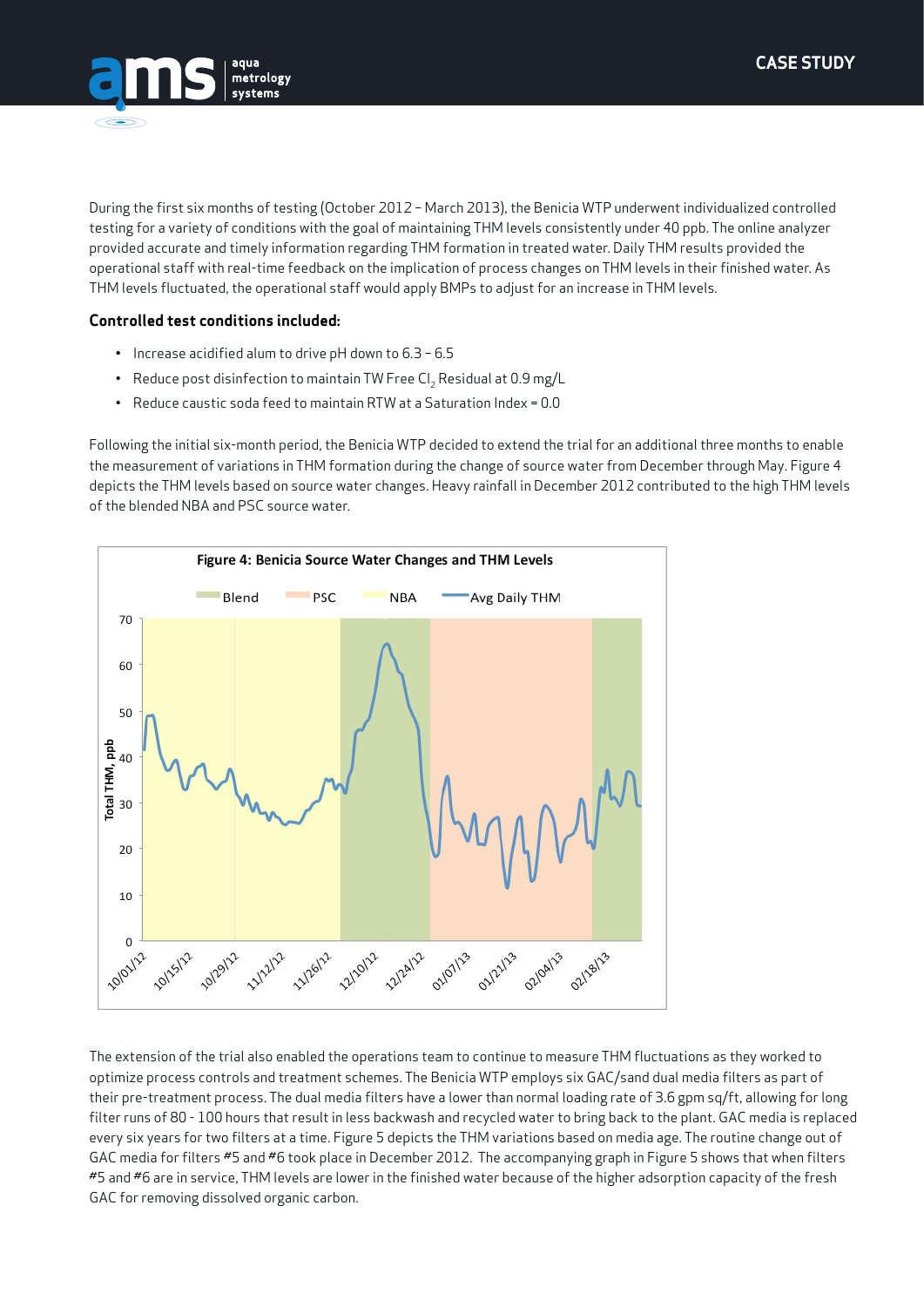



Since installing the online THM analyzer in October 2012, the staff at Benicia WTP has been able to accurately monitor the correlation between operating conditions and THM formation potential. Operators have been able to optimize plant performance and chemical dosage, allowing them to economize plant chemicals and dose pace accordingly. Treatment anomalies have been detected early, enabling immediate correction to process controls. Daily THM values for Benicia WTP are depicted in Figure 6 and it is noticeable how quickly THM levels rose during the winter rains in mid-December 2012. The subsequent reduction in THM levels was due to the switch to Solano Project water in late December.